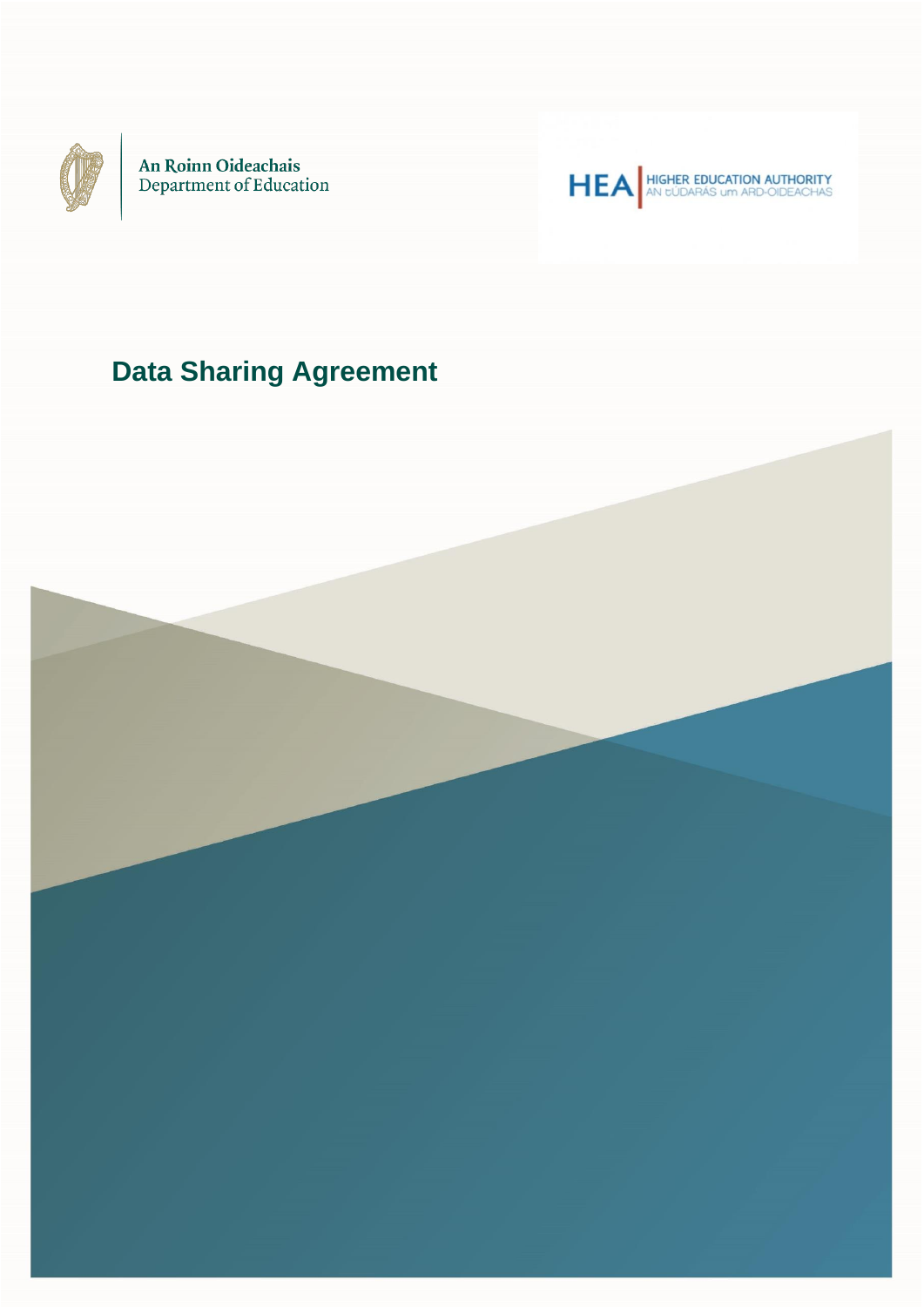



# **Data Sharing Agreement**

#### **1. Name of the Parties to the agreement**

This Data Sharing Agreement is made on 05/11/2021 between

The **Department of Education, Marlborough Street, Dublin 1, Republic of Ireland,** 

And

The **Higher Education Authority, 3 Shelbourne Buildings, Crampton Avenue, Shelbourne Road, Ballsbridge, Dublin 4, D04 C2Y6, Republic of Ireland.**

#### **2. Terms of the Agreement**

- 2.1. This data sharing agreement covers the transfer and subsequent processing of personal data of students between the Department of Education and the Higher Education Authority (collectively known as the Parties and individually, the Party).
- 2.2. The terms of this agreement can be changed only by a written modification of the agreement by the Parties, or by the Parties adopting a new agreement in place of this agreement. The agreement may be terminated by either Party at any time for any reason upon 30 days written notice. The relevant terms of the agreement shall continue to apply to any historical data already shared at the time of the termination of this agreement.
- 2.3. Personal data provided to both Parties under this agreement shall be done in accordance with the relevant data protection law applicable at the date at which the data is processed.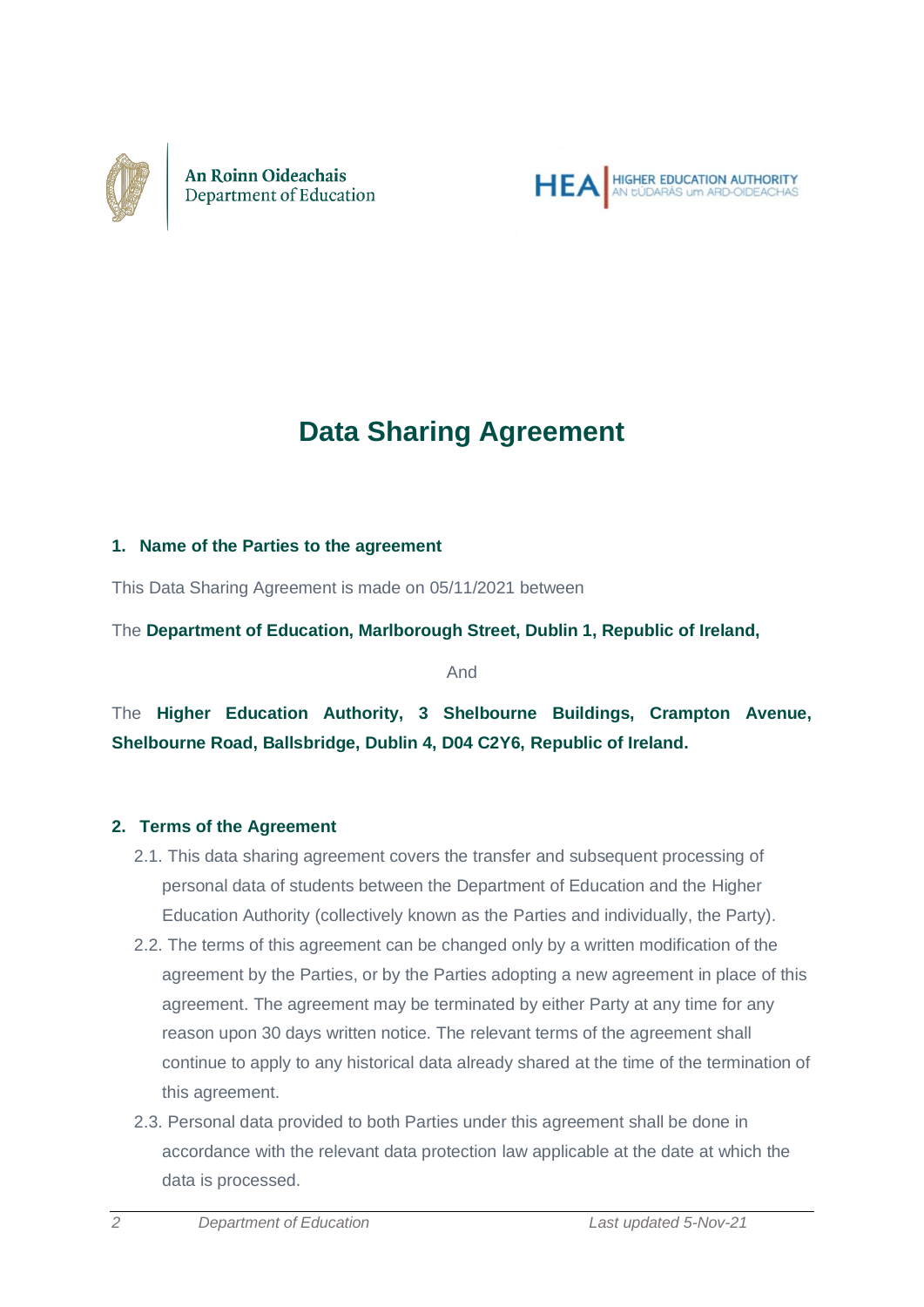- 2.4. This agreement will be published on the websites of both Parties.
- 2.5. The Parties agree that they are and remain separate independent data controllers for the purpose of data shared under this Agreement and each of the Parties is fully and solely responsible for its own compliance with Data Protection Laws.
- 2.6. The term Data Protection Laws means the General Data Protection Regulation (GDPR) (EU) 2016/679 and the Data Protection Acts 1988 to 2018. All terms used in this agreement are defined in the context of this law. The reference to data and personal data in this Agreement means the shared personal data as defined Data Protection Laws and outlined in Appendix 1 and 2.

#### **3. Purpose of the data-sharing from Department of Education to HEA**

The data requested by HEA relates to PPSNs of pupils, their dates of birth, their gender, country of birth, school roll number, school DEIS status, etc. See full list in Appendix 1.

The purpose of the data-sharing is to assist the HEA:

a. to conduct analysis of the 3rd level entrants and non-entrants from the Leaving Certificate student population including transitions rates analysis from 2nd level to 3rd level, in collaboration with Department of Education, including by Census small area and Electoral Division to calculate detailed participation rates and graduate outcomes geographically and by socio-economic background (deprivation index scores). Analysis of participation by school and school type will be for internal HEA purposes only. Geographic participation data will be published, but not school related data.

Student level microdata is required to conduct the above analysis as the linking and analysis is carried out at individual student level with results prepared at various levels of aggregation. This analysis cannot be conducted without student level microdata.

Personal data controlled by the HEA is processed in line with the HEA's data privacy policy – [\(https://hea.ie/about-us/data\\_protection/\)](https://hea.ie/about-us/data_protection/)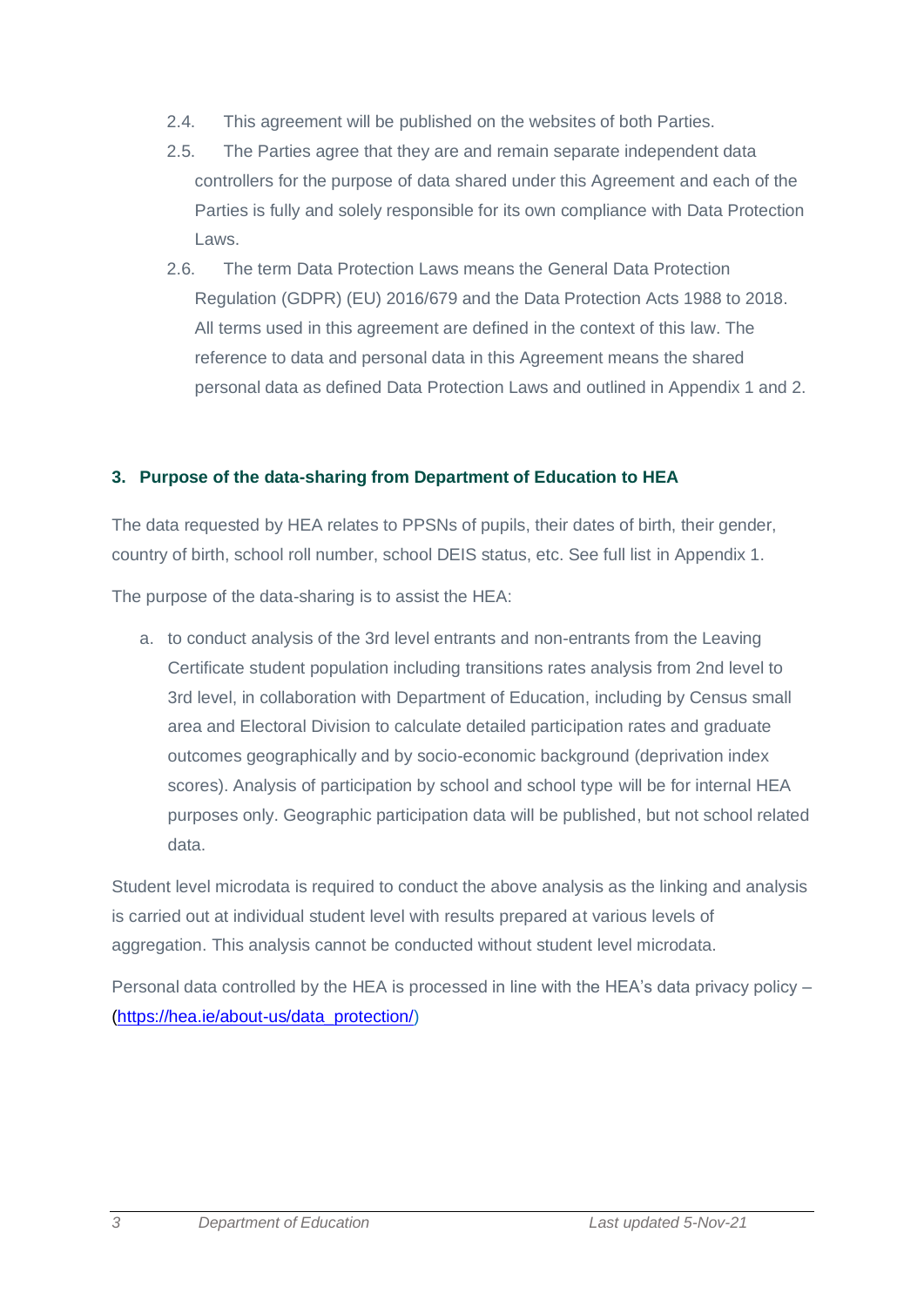## **4. Purpose of the data-sharing from HEA to Department of Education**

The data requested relate to PPSNs of students, their dates of birth, their gender, domiciliary, Institute, programme, etc. See full list in Appendix 2. The purpose of the datasharing is to assist the Department of Education with:

- a. calculating transfer rates from second-level to third-level education which is used as an essential input to the compilation of projections of demand for full time third-level education;
- b. compilation of the statistical tables covering Higher Education entrants, enrolments and graduates across a range of attributes such as age, gender, region, for submission to the  $OECD<sup>1</sup>$  as an input to the annual report Education at a Glance;
- c. analysis of number of entry routes to third level institutes by NFQ level and institute;
- d. analyses of the number of students from the Delivering Equality of Opportunity in Schools (DEIS) programme who transition into higher level education;
- e. analyses of transition rates across various educational pathways to Higher Education;
- f. analyses of early school leavers from secondary level education who continue to third level education through non-traditional routes.

Student level microdata is required to conduct the above analysis as the linking and analysis is carried out at individual student level with results prepared at various levels of aggregation. This analysis cannot be conducted without student level microdata.

Personal data controlled by the Department of Education is processed in line with the Department's data privacy policy – [https://www.education.ie/en/The-Department/Data-](https://www.education.ie/en/The-Department/Data-Protection/data-protection-policy.pdf)[Protection/data-protection-policy.pdf](https://www.education.ie/en/The-Department/Data-Protection/data-protection-policy.pdf)

# **5. The function of the public body concerned to which the purpose referred to in paragraph 3 relates**

The Higher Education Authority Act 1971 sets out the following statutory functions of the HEA:

- a. furthering the development of higher education;
- b. assisting in the co-ordination of State investment in higher education and preparing proposals for such investment;
- c. promoting an appreciation of the value of higher education and research;
- d. promoting the attainment of equality of opportunity in higher education;

<sup>&</sup>lt;sup>1</sup> Organisation for Economic Co-operation and Development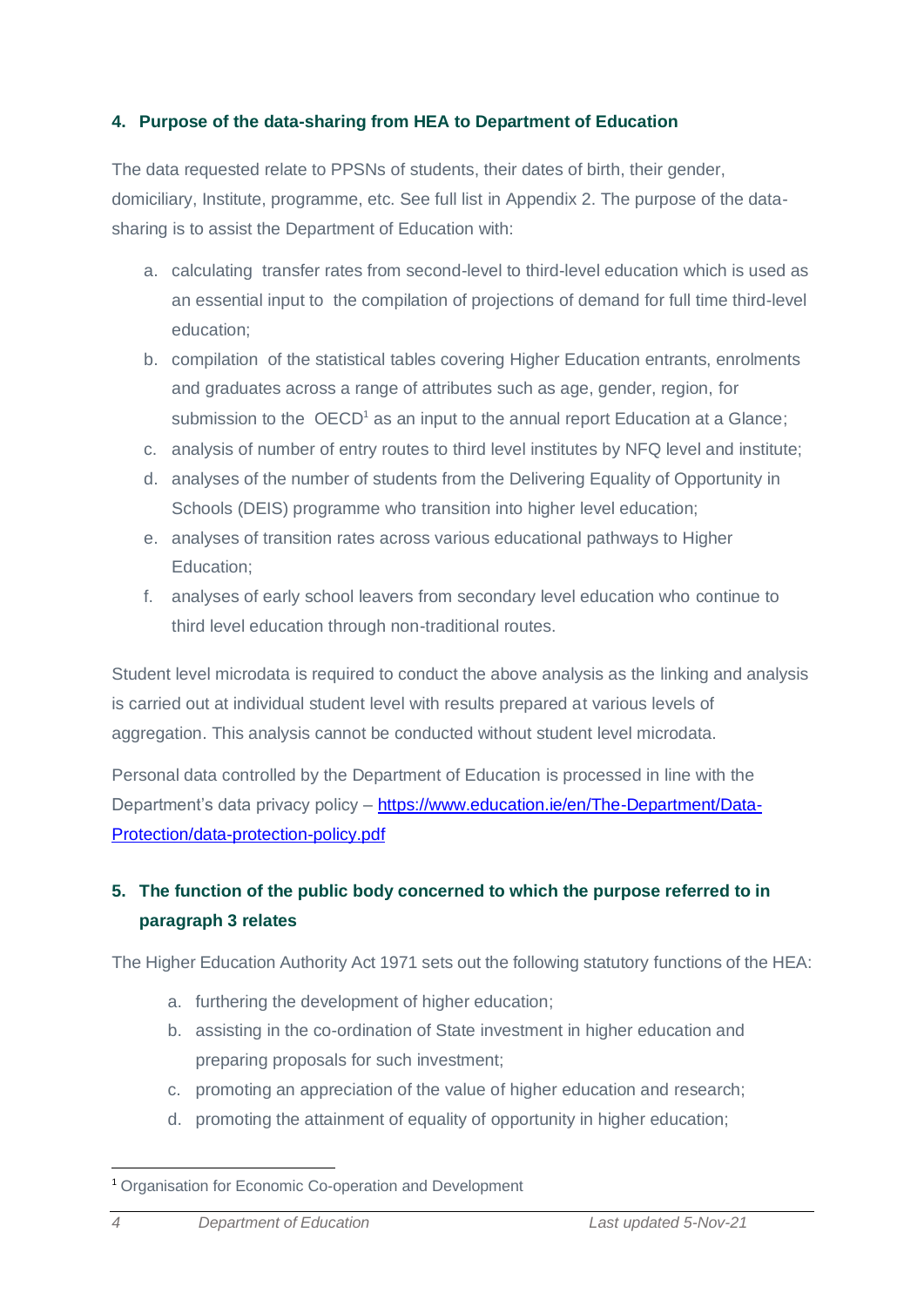e. promoting the democratisation of the structure of higher education.

Section 11 specifies that "An institution of higher education shall supply to An tÚdarás all such information relative to the institution as An tÚdarás may require for the purpose of performing its functions."

# **6. The function of the public body concerned to which the purpose referred to in paragraph 4 relates**

The Minister for Education is responsible for the education of every person in the state legislated for by the Education Act, 1998, and the Education Act specifies that functions of the Minister include the determination of national education policy, the planning and coordination of education and the monitoring, assessment and publication of information on the quality, economy, efficiency, and effectiveness of the education system.

The mission of the Department of Education is to provide high-quality education which will enable individuals to achieve their full potential and to participate fully as members of society, and contribute to Ireland's social, cultural and economic development. Chief among the Department's priorities are:

- a. the promotion of equity and inclusion, quality outcomes and lifelong learning;
- b. planning for education that is relevant to personal, social, cultural and economic needs;
- c. enhancement of the capacity of the Department for service delivery, policy formulation, research and evaluation.

# **7. Legal basis relating to the sharing of data from Department of Education to HEA**

The legal basis for data sharing and any further processing, by the Parties to the agreement, of the personal data being disclosed under the agreement is under Article 6(1)(e) of the GDPR and arises from the Department of Education's statutory function relating to the assessment of students at all levels of education. Section 7(1)(b) of the Education Act, 1998 states that a function of the Minister for Education is "to determine national education policy". Section 7(1)(b) of the Education Act, 1998 states that a function of the Minister for Education is "to monitor and assess the quality, economy, efficiency and effectiveness of the education system … and to publish, in such manner as the Minister considers appropriate, information relating to such monitoring and assessment". In addition, the legal basis for data sharing is Article 6(1)(c) of the GDPR. Section 21(3) of the Higher Education Authority Act 1971 states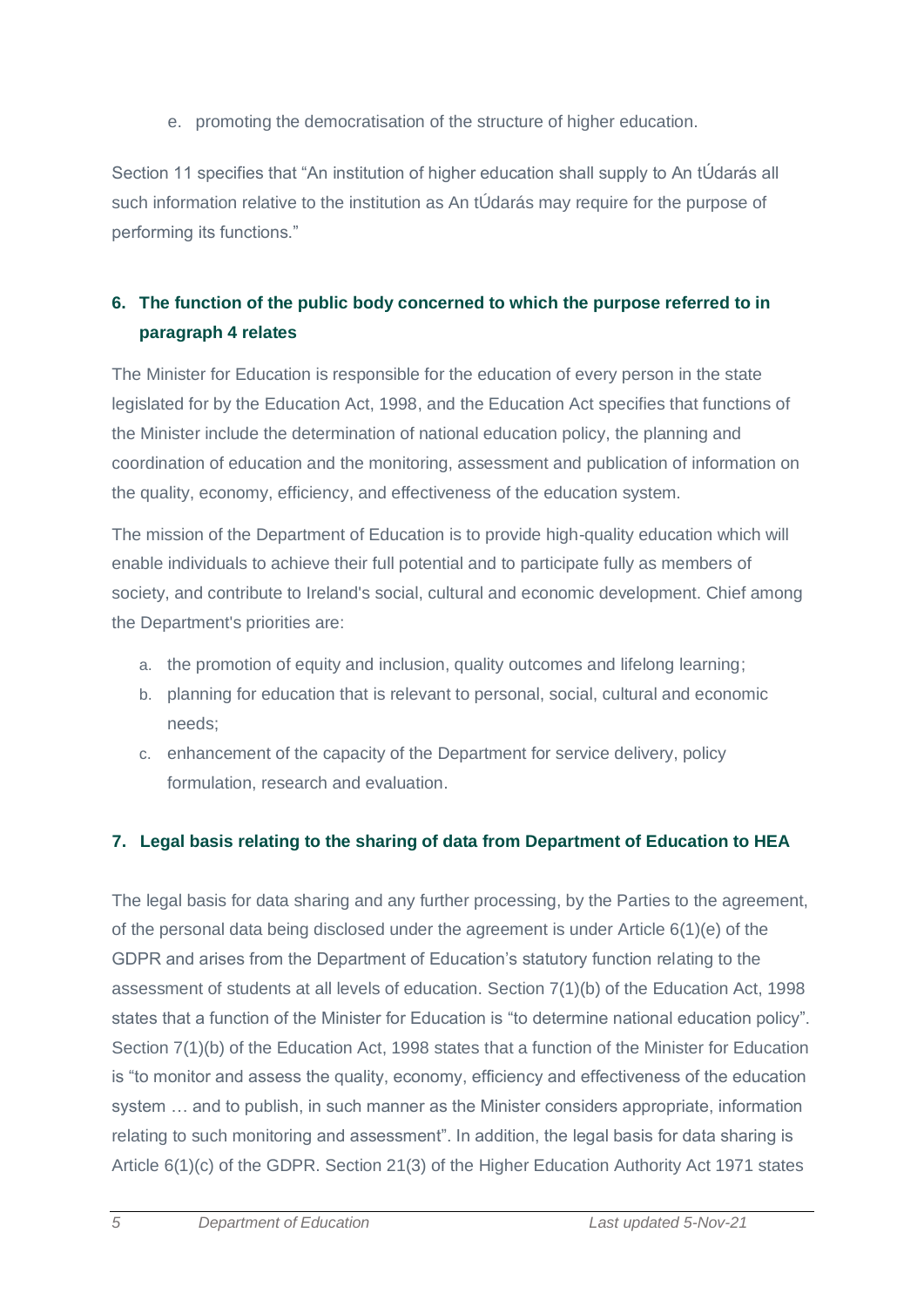"An tÚdarás shall supply the Minister with such information regarding the performance of its functions as he may from time to time require".

#### **8. Legal basis relating to the sharing of data from HEA to Department of Education**

The legal basis for data sharing and any further processing, by the Parties to the agreement, of the personal data being disclosed under the agreement is under Article 6(1)(e) of the GDPR and arises from the HEA's statutory function relating to furthering the development of higher education, assisting in the co-ordination of State investment in higher education and preparing proposals for such investment, promoting an appreciation of the value of higher education and research, promoting the attainment of equality of opportunity in higher education and promoting the democratisation of the structure of higher education. The relevant provisions of the Higher Education Authority Act 1971 provide a sufficient legal basis to permit the processing of personal data by the HEA.

## **9. The personal data to be disclosed**

The full extent of student level data to be shared from the HEA and from the DoE Parties is outlined in Appendix 1 (HEA) and Appendix 2 (Department of Education).

# **10. Data Quality**

- 10.1. Each Party shall ensure that the personal data being shared are accurate and up-to-date with respect to the purpose/s for which it is being shared.
- 10.2. Where either Party becomes aware of inaccuracies in shared personal data which will affect the purpose/s for which the data shared, they will notify the other Party immediately in writing.
- 10.3. Personal data will be limited to the personal data listed in Appendix 1 and 2 and will be shared only in the manner outlined in paragraph 11.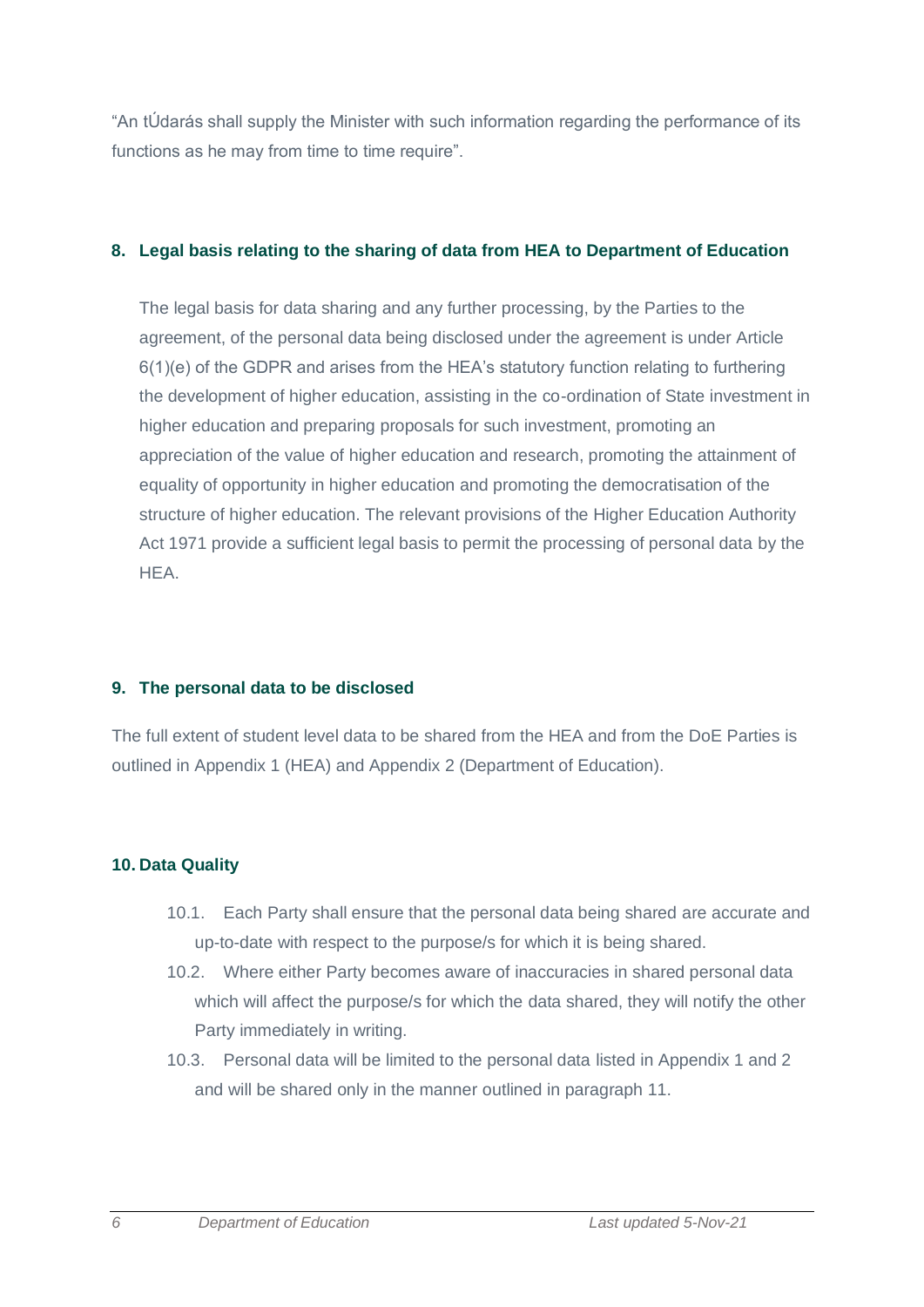#### **11. The method of transfer and data storage**

#### Transfer Method

| Method     |          |        | <b>Description</b>                                            |          | Implementation              |  |  |
|------------|----------|--------|---------------------------------------------------------------|----------|-----------------------------|--|--|
| File       | delivery |        | via The Parties shall exchange the data encrypted, zipped and |          |                             |  |  |
| electronic |          | secure | mutually<br>through a                                         |          | agreed   password protected |  |  |
| portals    |          |        | confidential secure data                                      | transfer |                             |  |  |
|            |          |        | protocol                                                      |          |                             |  |  |

Once the data has been received/sent by either Party, the data transfer Log, must be completed, printed and e-mailed or posted to the relevant contacts outlined below.

The Data Transfer Log may be used by both Parties to track both incoming and outgoing transfers.

#### Data Transfer Log

| <b>Data Description</b> | <b>Transfer Method</b> | Party:          |                           |
|-------------------------|------------------------|-----------------|---------------------------|
|                         |                        | Contact name:   |                           |
| <b>Transfer data</b>    | File Name(s)           | <b>Comments</b> | <b>Department Contact</b> |
|                         |                        |                 | initials/date             |

#### Contact Details for HEA

| Supplier/Receiver Name                       | Section/Unit | Telephone  | e-mail            |
|----------------------------------------------|--------------|------------|-------------------|
| Senior Manager, Statistics   Statistics Unit |              | 01 2317100 | statistics@hea.ie |

#### Contact Details for Department of Education

| Supplier/Receiver    | Section/Unit           | Telephone   | e-mail                      |
|----------------------|------------------------|-------------|-----------------------------|
| <b>Name</b>          |                        |             |                             |
| Senior Statistician, | <b>Statistics Unit</b> | 01 889 2085 | Statistics@education.gov.ie |
| <b>Statistics</b>    |                        |             |                             |

In the HEA/DoE, access to shared individual level DoE/HEA data will be limited to Statistics Unit staff for security reasons.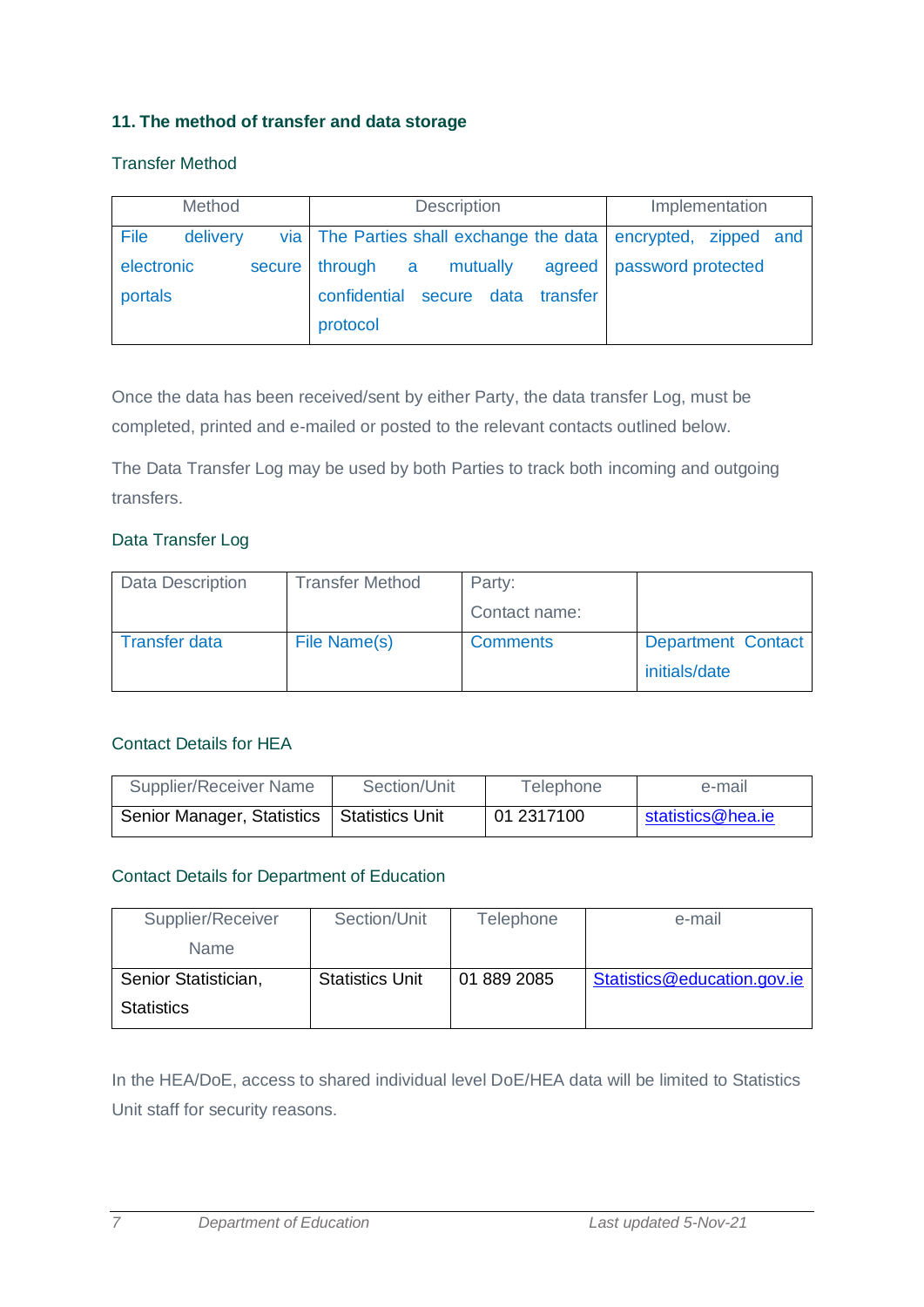#### Data Storage

| <b>Method</b>            | <b>Description</b>                                     | Implementation           |  |
|--------------------------|--------------------------------------------------------|--------------------------|--|
|                          | HEA: cloud (AWS cloud,   HEA stores shared data on AWS | encrypted                |  |
| Oracle database, RedHat  | cloud, Oracle database, RedHat                         |                          |  |
| Linux operating system). | Linux operating system.                                |                          |  |
|                          |                                                        |                          |  |
| DoE: Internal server     | DoE stores shared data on                              | encrypted,<br>zipped and |  |
|                          | internal server                                        | password protected       |  |

#### **12. Receipt controls**

Upon receipt or upon opening, the file should be spot checked by the each Party to ensure that the data meet pre-defined formats. If the files contain problems that prevent successful loading or reconciliation the Parties contact should liaise with opposing contact to resolve any issues. Basic checks should include:

- a. file name has been adhered to;
- b. contents are in specified format and positioning is correct;
- c. number of records is verified;
- d. data is not corrupted.

## **13. Obligation for compliance with Data Protection Law**

13.1 As independent and separate data controllers, both Parties shall be solely responsible and liable for all aspects of data controller compliance under Data Protection Law in respect of the personal data which it processes. The Parties shall assist one another where required in meeting their respective compliance obligations in this regard and particularly in relation to the effective exercise of data subject rights and the security of processing.

13.2 The personal data shared should be processed lawfully, fairly and transparently and only for the purpose/s as specified in paragraphs 3 and 4 above and not processed in a manner that is incompatible with those purposes.

13.3 The Parties shall not share the shared personal data with a third Party without the prior express written agreement of the other Party in this agreement or where so required by law. The HEA will not share nor publish either the personal data provided by the DoE or any non-personal extracts of this data at school or other granular level.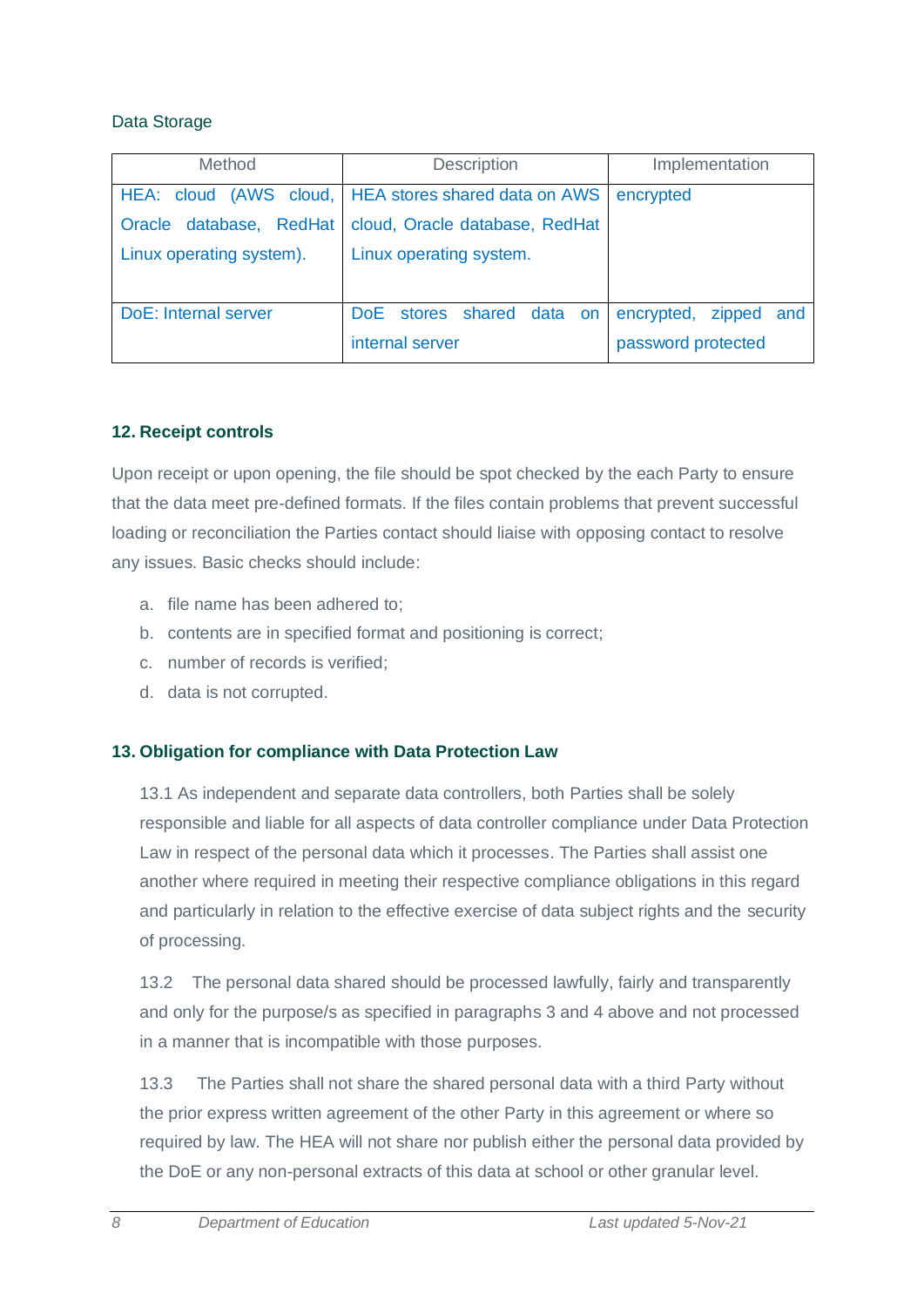#### **14. Data Subject Rights**

14.1. Both Parties shall fully comply with articles 12 to 23 of the GDPR and shall ensure their respective privacy notices in relation to this data are clear and provide sufficient information to the data subjects as is required under article 12 to 14 of the GDPR including what personal data is being shared, with whom and for what purposes.

14.2 The responsibility for complying with any Subject Access Request under article 15 or any other requests by data subjects to exercise their rights falls to the Party to this agreement who receives the said request.

14.3 The Parties agree insofar, as it is practicable to provide reasonable and prompt assistance as is necessary to each other, to enable them to comply with Subject Access Requests and to respond to any other queries or complaints from data subjects.

14.4 The Parties shall maintain a record of Subject Access Requests, the decisions made and any information that was issued in reply to the request. Records shall include copies of the request for information and details of the personal data accessed.

#### **15. Details of a Data Protection Impact Assessment**

The Parties agree to cooperate and assist one another in complying with their respective obligations as separate data controllers with articles 35 and 36 of the GDPR. This agreement is effectively formalisation of data sharing that has largely already been in place, e.g. 2nd to 3rd level transition rates analysis.

# **16. Security/Training Security measures to apply to the transmission, storage and access by employees of the public body to the data, in a manner that does not compromise those security measures**

- 16.1. Each Party shall be responsible for the secure transmission to the other Party to this agreement of any shared personal data.
- 16.2. The Parties agree to implement appropriate technical and organisational measures to protect the shared personal data in their possession against unauthorised or unlawful processing and against accidental loss, destruction, damage, alteration or disclosure including but not limited to:
	- a. policies and procedures governing information security;
	- b. appropriate training in data protection for users taking into account the categories of personal data and data subjects in particular for special categories and Article 10 data and where the data subjects are children;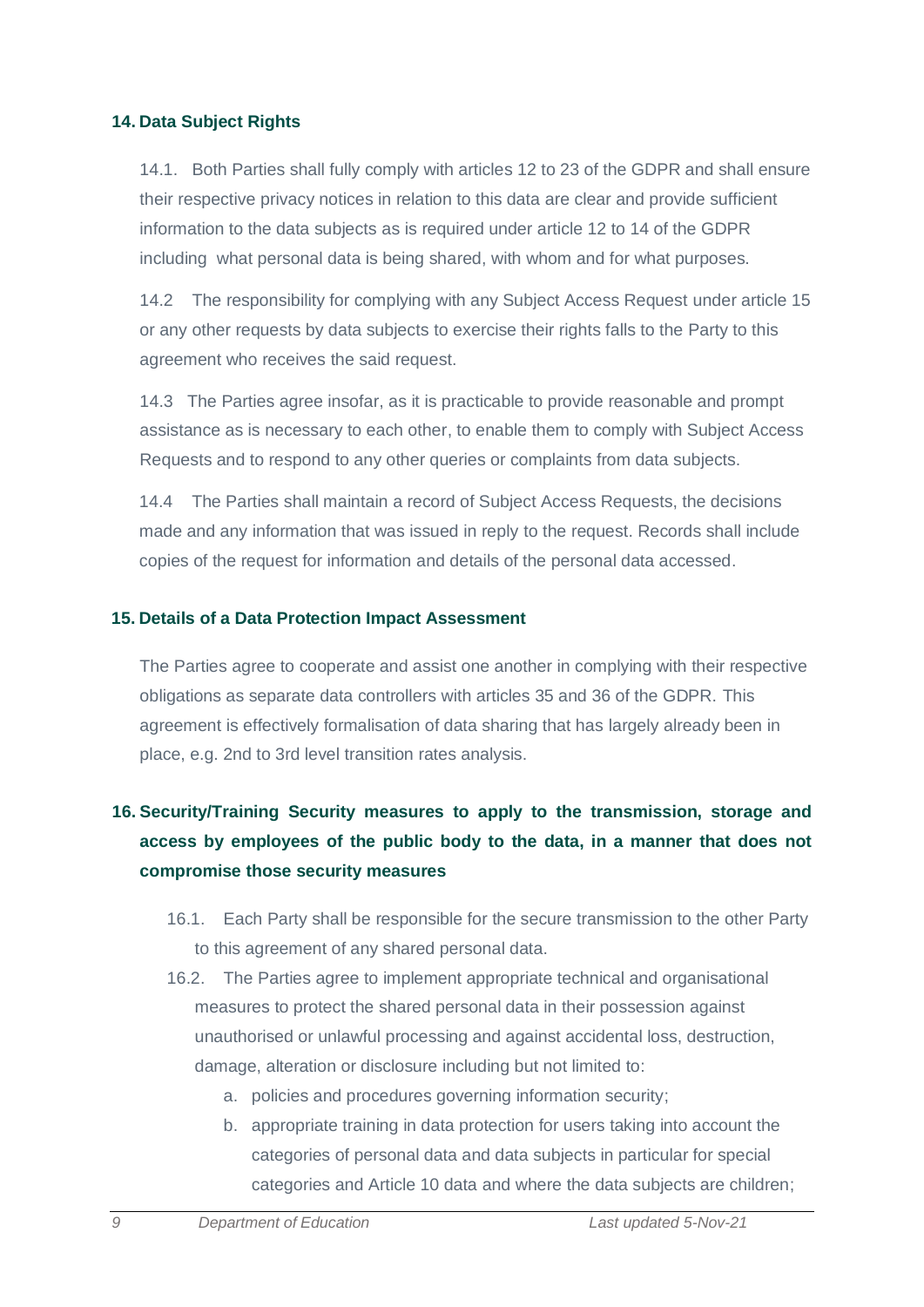- c. access to shared personal data by users is strictly limited to access as required by the user's job specification;
- d. unique identifiers for each user who has access to the shared personal data or subsets of that data;
- e. password protection for user access to the data;
- f. access by users is logged:
- g. monitoring of user access to data;
- h. user access is removed immediately by the relevant Party where user leaves employment or contract ceases with the relevant Party;
- i. automatic locking of idle PCs, workstations, laptops;
- j. appropriate virus-checking software and firewall used to protect the integrity and security of the personal data;
- k. appropriate physical security;
- l. data should not be stored by the relevant Party on mobile devices without the prior written agreement of the relevant Party to this agreement;
- m. where personal data is held on portable devices it must be encrypted;
- n. appropriate measures for the secure disposal of personal data;
- o. back-ups of personal data off site;
- p. clear desk policy to be implemented by the relevant Party.
- 16.3. The Parties agree to ensure that their staff who process the shared personal data are aware of the requirements of this agreement and the necessity to act in full compliance with the agreement.

# **17. Data Breaches**

The Party which is the data controller for the personal data which is breached shall be responsible for notifications and compliance with articles 33 and 34 of the GDPR. This will normally be the data controller whose breach of security has resulted in the breach of personal data. The Parties shall inform one another of any data breach without undue delay and no later than 24 hours of becoming aware of a data breach.

# **18. Retention and Destruction of Data**

The Parties are separately responsible and liable for their compliance with Article 5(b) and (e) of the GDPR which stipulates that personal data shall be kept in a form which permits identification of data subjects for no longer than is necessary for the purposes for which the personal data is processed. Personal data processed for archiving purposes in the public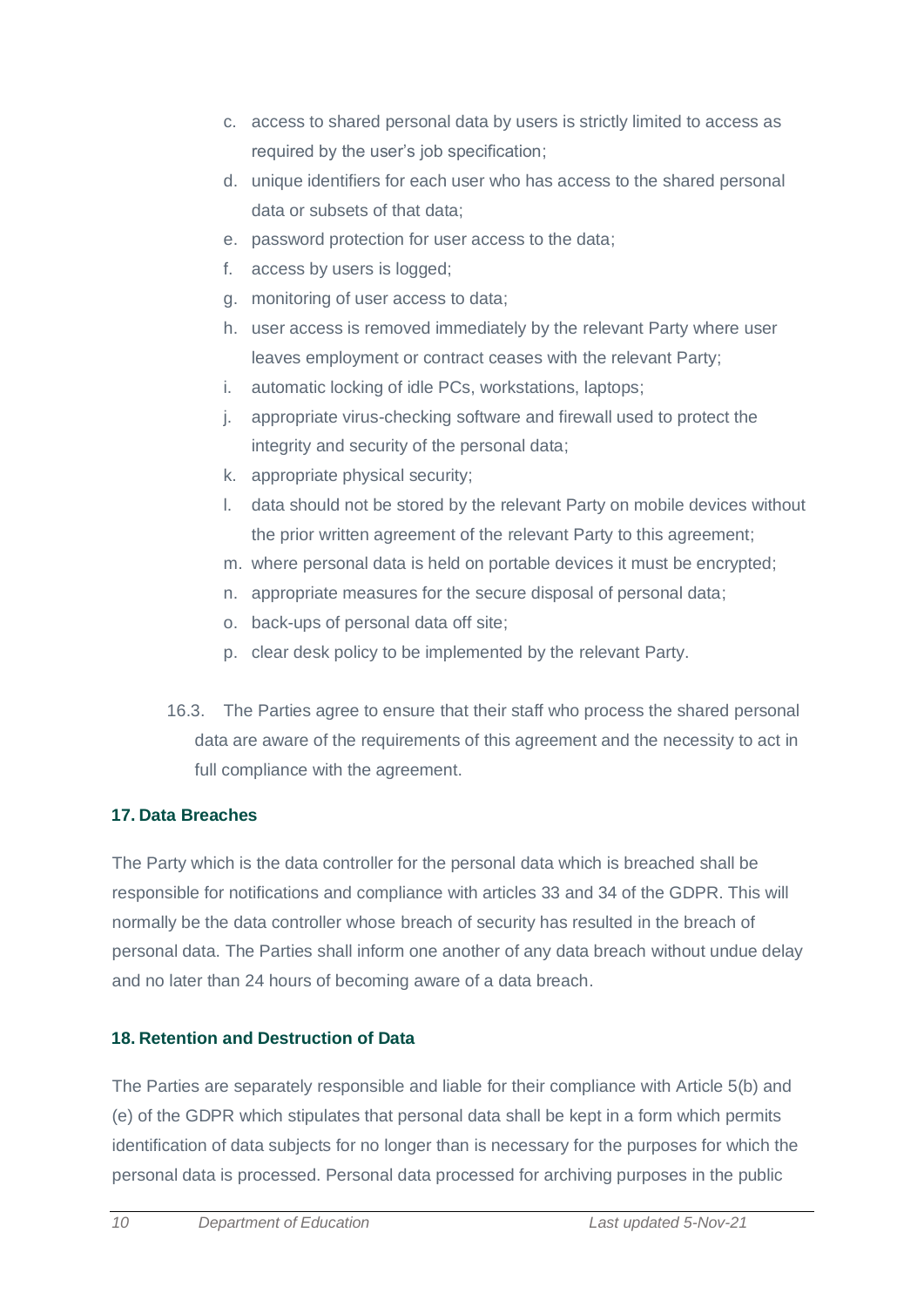interest, scientific or historical research purposes or statistical purposes is not incompatible with the original purpose and can be processed for longer periods subject to Article 89. Under Article 89(1), when personal identifiers are no longer necessary for statistical and research purposes, records shall be pseudonymised. When the data is no longer necessary for statistical or research purposes, the Parties agree to securely destroy the shared data.

The Parties shall comply fully through appropriate technical and organisational measures with the requirement to securely destroy personal data which no longer has any lawful purpose for processing.

#### **19. Agreement**

On behalf of the parties, the undersigned individuals hereby attest that he or she is authorised to enter into this Agreement and agrees to all the terms specified herein.

| <b>Higher Education Authority</b>         | Department of Education    |  |
|-------------------------------------------|----------------------------|--|
| Dr. Vivienne Patterson                    | Deirdre Cullen             |  |
| Head of Skills, Engagement and Statistics | <b>Senior Statistician</b> |  |
| Vattelsen                                 | Deirdre Callen             |  |
| Signature Vinen                           | Signature                  |  |
| Date: 5/11/21                             | Date: 05/11/21             |  |